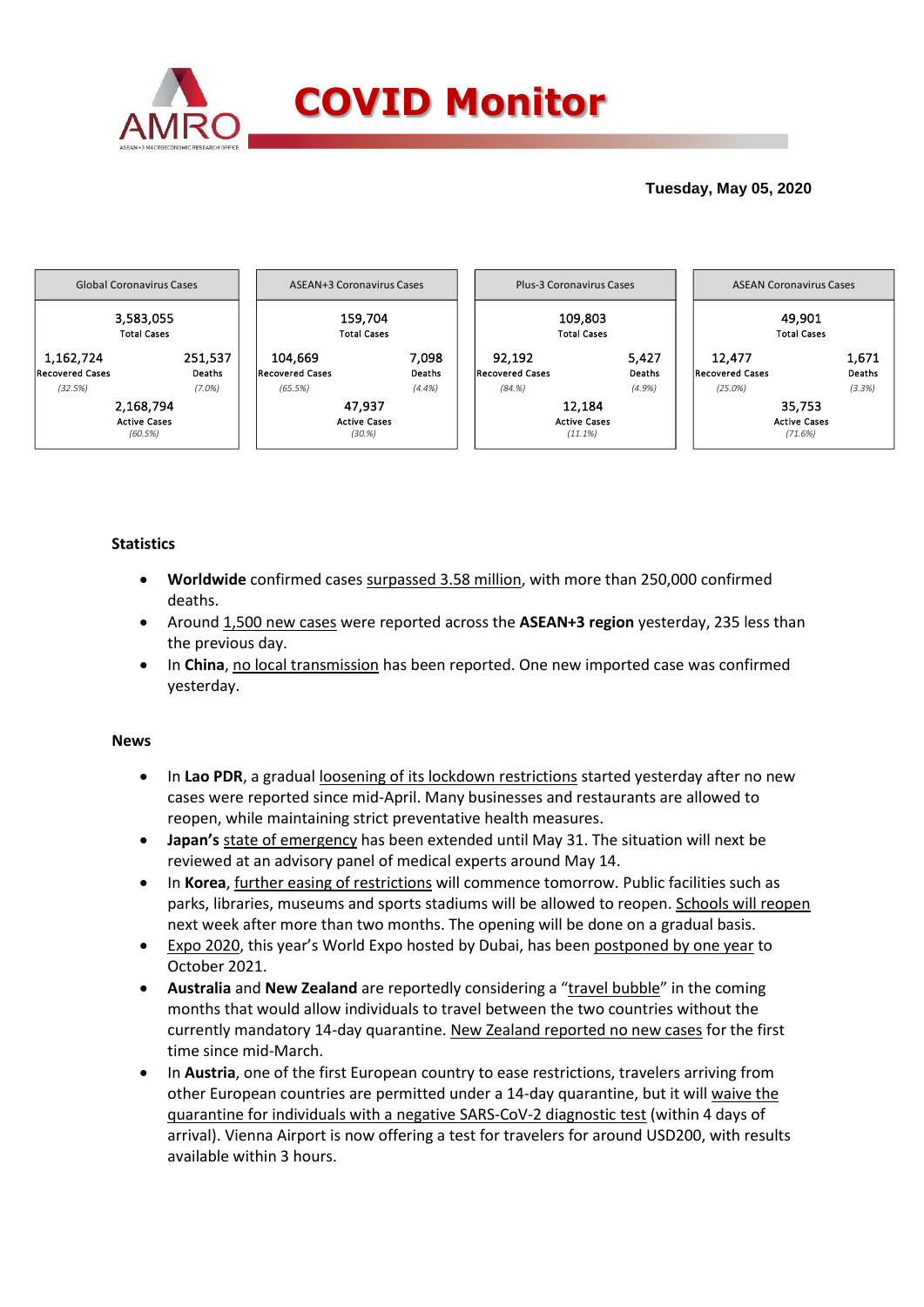

#### Overview of Confirmed COVID-19 Cases

Data as of 4/5/2020

| Economy           | <b>Total</b><br>Cases | Cases per 1M<br>Population | <b>New</b><br>Cases | <b>New cases</b><br>$(7$ -day avg) <sup>1</sup> | <b>ANew</b><br>Cases | ∆% New<br>Cases | <b>Total</b><br><b>Deaths</b> | <b>New</b><br>Deaths | Fatality<br>Rate (%) | <b>Total</b><br>Recovered | Recovery<br>Rate $(%)^2$ | Active<br>Cases |
|-------------------|-----------------------|----------------------------|---------------------|-------------------------------------------------|----------------------|-----------------|-------------------------------|----------------------|----------------------|---------------------------|--------------------------|-----------------|
| Global            | 3,583,055             |                            | 76,326              |                                                 | $-3,060$             | 2.2             | 251,537                       | 4,067                | 7.0                  | 1,162,724                 | 32.5                     | 2,168,794       |
| ASEAN+3           | 159,704               |                            | 1,515               | $\sqrt{1}$                                      | $-235$               | 1.0             | 7,098                         | 86                   | 4.4                  | 104,669                   | 65.5                     | 47,937          |
| Plus-3            | 109,803               |                            | 206                 | $\sqrt{2}$                                      | $-113$               | 0.2             | 5,427                         | 51                   | 4.9                  | 92,192                    | 84.0                     | 12,184          |
| <b>ASEAN</b>      | 49,901                |                            | 1,309               |                                                 | $-122$               | 2.7             | 1,671                         | 35                   | 3.3                  | 12,477                    | 25.0                     | 35,753          |
|                   |                       |                            |                     |                                                 |                      |                 |                               |                      |                      |                           |                          |                 |
| China             | 82,881                | 59                         | $\mathbf{1}$        | $\sqrt{2}$                                      | $-4$                 | 0.0             | 4,633                         | $\mathbf 0$          | 5.6                  | 77,853                    | 93.9                     | 395             |
| Hong Kong, China  | 1,040                 | 136                        | $\mathbf 1$         |                                                 | $\mathbf{1}$         | 0.1             | $\overline{4}$                | $\mathbf 0$          | 0.4                  | 900                       | 86.5                     | 136             |
| Japan             | 15,078                | 120                        | 201                 |                                                 | $-105$               | 1.4             | 536                           | 49                   | 3.6                  | 4,156                     | 27.6                     | 10,386          |
| Korea             | 10,804                | 208                        | 3                   |                                                 | $-5$                 | 0.0             | 254                           | $\overline{2}$       | 2.4                  | 9,283                     | 85.9                     | 1,267           |
|                   |                       |                            |                     |                                                 |                      |                 |                               |                      |                      |                           |                          |                 |
| Indonesia         | 11,587                | 43                         | 395                 |                                                 | 46                   | 3.5             | 864                           | 19                   | 7.5                  | 1,954                     | 16.9                     | 8,769           |
| Malaysia          | 6,353                 | 191                        | 55                  |                                                 | $-67$                | 0.9             | 105                           | $\mathbf 0$          | 1.7                  | 4,484                     | 70.6                     | 1,764           |
| Philippines       | 9,485                 | 86                         | 262                 |                                                 | $-33$                | 2.8             | 623                           | 16                   | 6.6                  | 1,315                     | 13.9                     | 7,547           |
| Singapore         | 18,778                | 3,293                      | 573                 |                                                 | $-84$                | 3.1             | 18                            | $\mathbf 0$          | 0.1                  | 1,457                     | 7.8                      | 17,303          |
| Thailand          | 2,987                 | 44                         | 18                  |                                                 | 15                   | 0.6             | 54                            | 0                    | 1.8                  | 2,740                     | 91.7                     | 193             |
|                   |                       |                            |                     |                                                 |                      |                 |                               |                      |                      |                           |                          |                 |
| Brunei Darussalam | 138                   | 306                        | $\pmb{0}$           |                                                 | $\mathbf 0$          | 0.0             | $\mathbf{1}$                  | $\mathbf 0$          | 0.7                  | 130                       | 94.2                     | $\overline{7}$  |
| Cambodia          | 122                   | $\overline{7}$             | $\pmb{0}$           |                                                 | $\pmb{0}$            | 0.0             | $\mathbf 0$                   | 0                    | 0.0                  | 120                       | 98.4                     | $\overline{2}$  |
| Lao PDR           | 19                    | $\overline{3}$             | 0                   |                                                 | $\mathbf 0$          | 0.0             | $\mathbf 0$                   | $\Omega$             | 0.0                  | 9                         | 47.4                     | 10              |
| Myanmar           | 161                   | $\overline{\mathbf{3}}$    | 6                   |                                                 | $\overline{2}$       | 3.9             | 6                             | 0                    | 3.7                  | 49                        | 30.4                     | 106             |
| Vietnam           | 271                   | $\overline{3}$             | $\mathbf 0$         |                                                 | $-1$                 | 0.0             | $\mathbf 0$                   | 0                    | 0.0                  | 219                       | 80.8                     | 52              |
|                   |                       |                            |                     |                                                 |                      |                 |                               |                      |                      |                           |                          |                 |
| Belgium           | 50,267                | 4,365                      | 361                 |                                                 | $-28$                | 0.7             | 7,924                         | 80                   | 15.8                 | 12,378                    | 24.6                     | 29,965          |
| France            | 167,886               | 2,583                      | 614                 | $\Lambda$                                       | 318                  | 0.4             | 25,168                        | 304                  | 15.0                 | 50,438                    | 30.0                     | 92,280          |
| Germany           | 166,152               | 2,002                      | 488                 |                                                 | $-209$               | 0.3             | 6,993                         | 127                  | 4.2                  | 132,700                   | 79.9                     | 26,459          |
| Italy             | 211,938               | 3,519                      | 1,221               |                                                 | $-168$               | 0.6             | 29,079                        | 195                  | 13.7                 | 82,879                    | 39.1                     | 99,980          |
| Netherlands       | 40,770                | 2,359                      | 199                 |                                                 | $-136$               | 0.5             | 5,082                         | 26                   | 12.5                 |                           |                          |                 |
| Spain             | 236,899               | 5,055                      | 545                 |                                                 | $-339$               | 0.3             | 25,428                        | 164                  | 10.7                 |                           |                          |                 |
| Switzerland       | 29,981                | 3,467                      | 76                  |                                                 | $-12$                | 0.3             | 1,784                         | 22                   | 6.0                  | 25,200                    | 84.1                     | 2,997           |
| UK                | 190,584               | 2,834                      | 3,985               |                                                 | $-354$               | 2.1             | 28,734                        | 288                  | 15.1                 |                           |                          |                 |
|                   |                       |                            |                     |                                                 |                      |                 |                               |                      |                      |                           |                          |                 |
| Australia         | 6,847                 | 264                        | 25                  |                                                 | $\overline{2}$       | 0.4             | 96                            | $\mathbf{1}$         | 1.4                  | 5,887                     | 86.0                     | 864             |
| Brazil            | 108,620               | 514                        | 6,794               |                                                 | 2,068                | 6.7             | 7,367                         | 316                  | 6.8                  | 45,815                    | 42.2                     | 55,438          |
| Canada            | 61,957                | 1,638                      | 1,453               |                                                 | $-1,125$             | 2.4             | 4,003                         | 208                  | 6.5                  | 26,030                    | 42.0                     | 31,924          |
| India             | 46,437                | 34                         | 3,932               |                                                 | 1,126                | 9.3             | 1,566                         | 175                  | 3.4                  | 12,847                    | 27.7                     | 32,024          |
| Iran              | 98,647                | 1,172                      | 1,223               |                                                 | 247                  | 1.3             | 6,277                         | 74                   | 6.4                  | 79,379                    | 80.5                     | 12,991          |
| Russia            | 145,268               | 991                        | 10,581              |                                                 | $-52$                | 7.9             | 1,356                         | 76                   | 0.9                  | 18,095                    | 12.5                     | 125,817         |
| Turkey            | 127,659               | 1,519                      | 1,614               |                                                 | $-56$                | 1.3             | 3,461                         | 64                   | 2.7                  | 68,166                    | 53.4                     | 56,032          |
| lus               | 1,178,307             | 3,559                      | 22,300              |                                                 | $-3,150$             | 1.9             | 68,814                        | 1,240                | 5.8                  |                           |                          |                 |

Source: Haver Analytics, sourced from John Hopkins University; AMRO staff calculations.

Notes: New cases since previous day. Δ% refers to percentage change since previous day. Fatality rate measured as deaths per confirmed infections.

1/ Since January 31, 2020.

2/ Recovery rate is a proxy for the stage of the cycle.